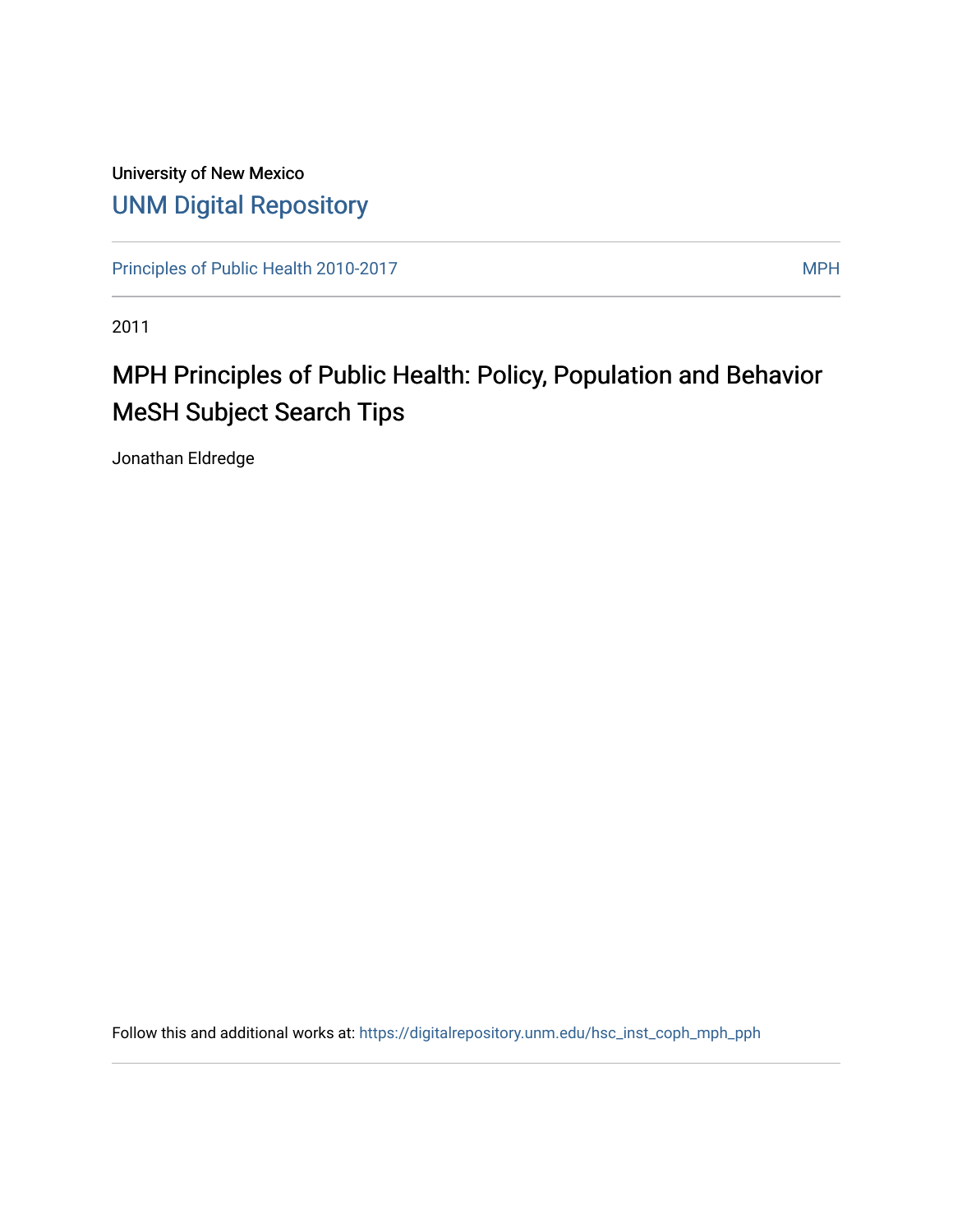

### **MPH Principles of Public Health**

#### **Policy, Population and Behavior MeSH Subject Search Tips**

## **Policy Subjects**

**Subheadings:** Economics; Legislation and Jurisprudence

#### **Medical Subject Headings (MeSH) Terms:**

Drug and Narcotic Control Medically Underserved Area Health Care Reform Policy Health Policy Policy Making Health Status Disparities Politics Healthcare Disparities Poverty Medical Indigency Socioeconomic Factors

# **Population Subjects**

**Subheadings:** Epidemiology; Ethnicity; Economics

#### **Medical Subject Headings (MeSH) Terms:**

| Age Factors                      | Prevalence                         |
|----------------------------------|------------------------------------|
| Caregivers                       | Prisoners                          |
| Child of Impaired Parents        | Prognosis                          |
| Cross Cultural Comparisons       | Refugees                           |
| Cultural Characteristics         | Risk                               |
| Culture                          | <b>Risk Factors</b>                |
| Disease Progression              | Sensitivity and Specificity        |
| <b>Educational Status</b>        | Social Class (see also MeSH terms  |
| <b>Health Status Disparities</b> | such as Income or Social Mobility) |
| Homeless Persons                 | Social Conditions                  |
| Incidence                        | Social Dominance                   |
| <b>Mandatory Reporting</b>       | Social Identification              |
| Medically Underserved            | Social Justice                     |
| <b>Minority Groups</b>           | Social Perception                  |
| Morbidity                        | Social Problems                    |
| Mortality                        | Socioeconomic Factors              |
| Occupational Diseases            | Transients and Migrants            |
| Population Groups (see specific) | Vulnerable Populations             |
| <b>Predictive Value of Tests</b> |                                    |